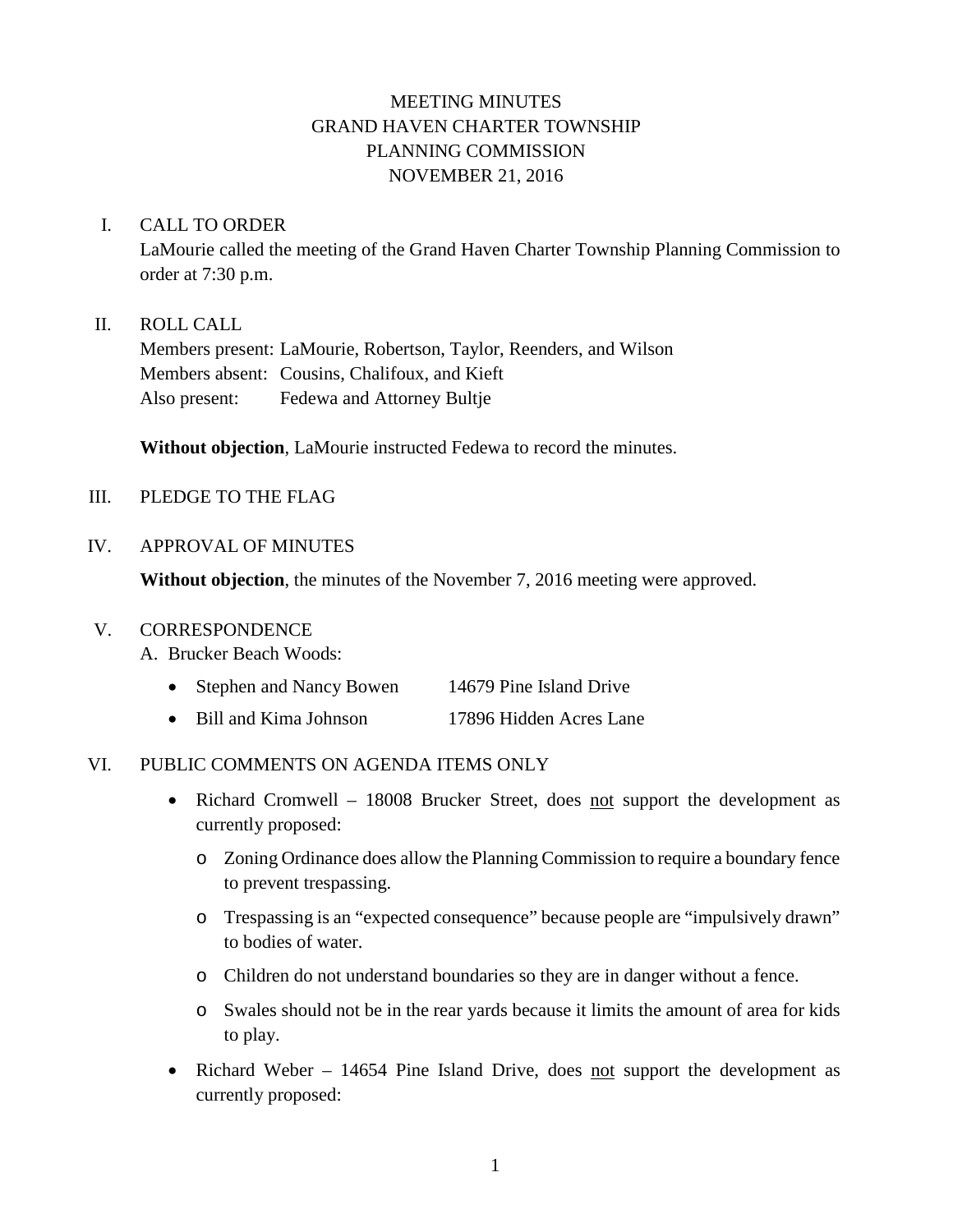- o Believes when the site is raised all the stormwater will drain straight into the adjacent pond.
- o Disagrees with having the septic systems and drainfields in the rear yards because it is too close to the pond and will cause contamination.
- o Requests the developer perform hydrology testing to determine the natural drainage patterns.
- o Seven single family dwellings is still too much density for that location.
- Stephen Bowen 14679 Pine Island Drive, does not support the development as currently proposed:
	- o The revised plans are an improvement.
	- o Does not believe surface and ground water have been adequately addressed. Neither the developer or engineer have site specific knowledge to be able to address this topic.
	- o Requests the developer perform "tracer studies."
	- o Expects drainage patterns to pass through drainfields in the rear yard and carry contaminates to the adjacent pond.
- Fred Beamer 17885 Brucker Street, does not support the development as currently proposed:
	- o Zoning Ordinance states adjacent owners have an expectation of reasonable visual and sound privacy, but the proposed development would provide no privacy and neighbors will "live in a fish bowl."
	- o Children currently swim in the adjacent pond, so it is important to guarantee the water quality.
	- o Anticipate too many lights being added to homes resulting in light trespass. Existing streetlights already "look like the sun is shining" into the home. Additional streetlights will only worsen the problem.
	- o Rows of homes will look unnatural. Believes the homes would be rotated to create a more natural appearance as they are on Pine Island Drive.

#### VII. OLD BUSINESS

A. Site Condominium – Brucker Beach Woods

Fedewa provided an overview through a memorandum dated November  $17<sup>th</sup>$ .

The developer, Steve Davis, and Westshore Consulting Surveyor, Stephen Vallier were present and available to answer questions. The following items were noted during the developer's presentation: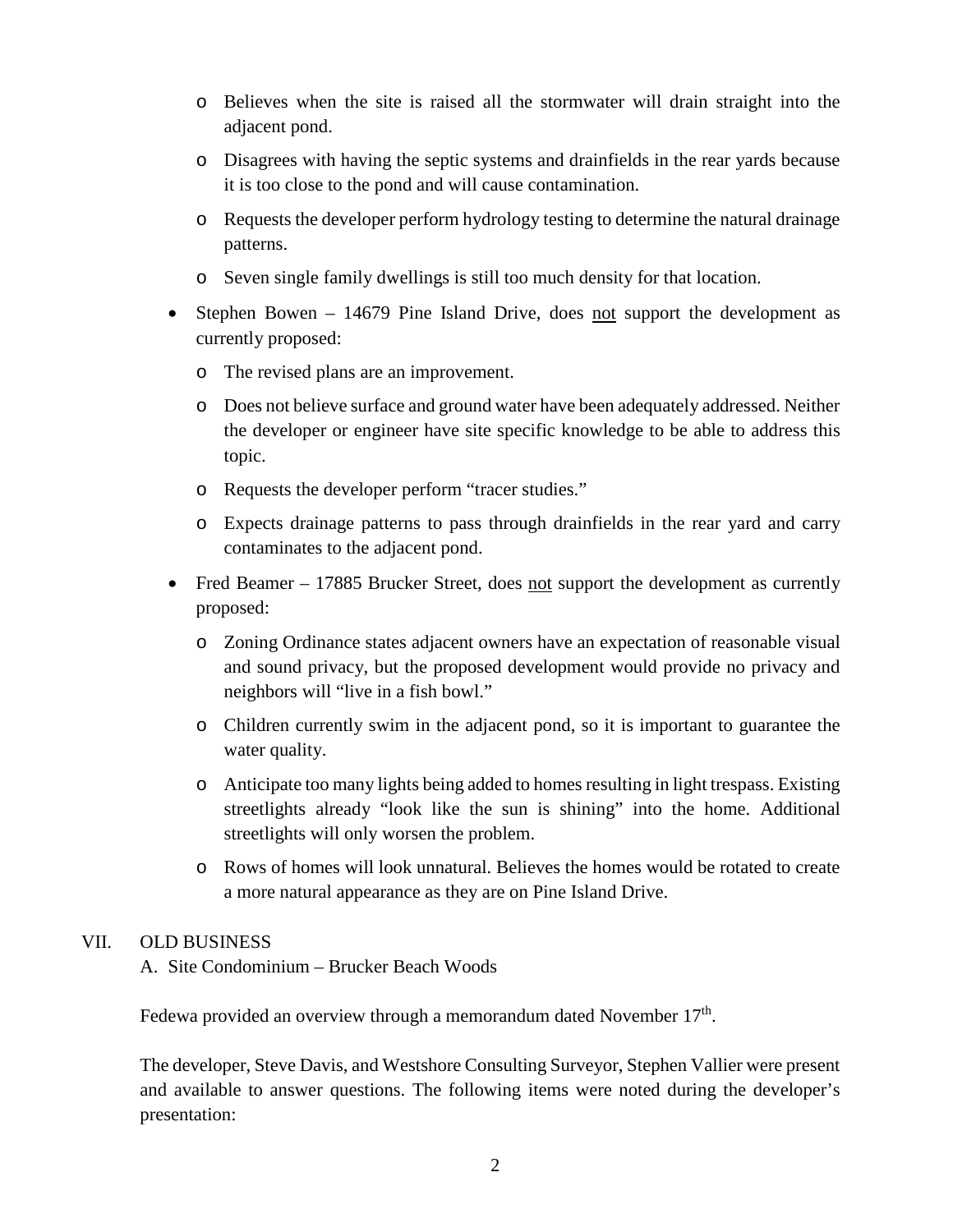- Developer, Steve Davis:
	- o Agrees the character of the neighborhood is important, which is why only 7 lots are proposed. Additionally, beach grass will be required within the road right-of-way to contribute to the character.
	- o Anticipates the homes will be over \$500,000 in value and will contribute to the surrounding property values. Already have purchase agreements for each of the 7 lots.
		- Of the 7 potential buyers, none have young children, so there are no concerns related to trespassing.
	- o Proposed lot sizes are "on par" with the neighborhood and exceed the Zoning Ordinance requirements.
	- o OCWRC has granted preliminary approval of the stormwater disposition plan. Sandy soils drain very well and does not foresee any issues.
	- o Requests the sidewalk requirement be removed because it does not add to the character of the neighborhood, will add to the impervious surface, is not desired by the potential buyers, and will not have connectivity to existing walkways.
- Westshore Consulting Surveyor, Stephen Vallier:
	- o Stormwater disposition is calculated using back-to-back 100 year storm events. Therefore, the proposed system is more than capable.
	- o Field studies were conducted. The findings indicate the groundwater flows west towards Lake Michigan and not toward the adjacent pond to the east.
	- o Only Lots 3 and 4 could have the septic system and drain field relocated to the front yard, but that is not feasible for Lot 1.

The revised application was discussed by Commissioners and focused on:

- Some Commissioners believe the pond is an "attractive nuisance," so a fence should be required to prevent trespassing and create a pool-type barrier to reduce the potential drowning danger.
	- o Discussed what type of fence would be required if added as a condition of approval. Ultimately decided it would only apply to Lots 2 and 3 and would only have to be 4' chain link to satisfy a pool-barrier requirement.
		- Fedewa noted it is likely trees within the natural buffer area would have to be removed in order to install the fence on the boundary line.
- Still unclear if stormwater will negatively impact the adjacent pond.
	- o Fedewa read excerpts from an OCWRC email dated 11/21/2016. In summary:
		- The proposed stormwater disposition design is very capable.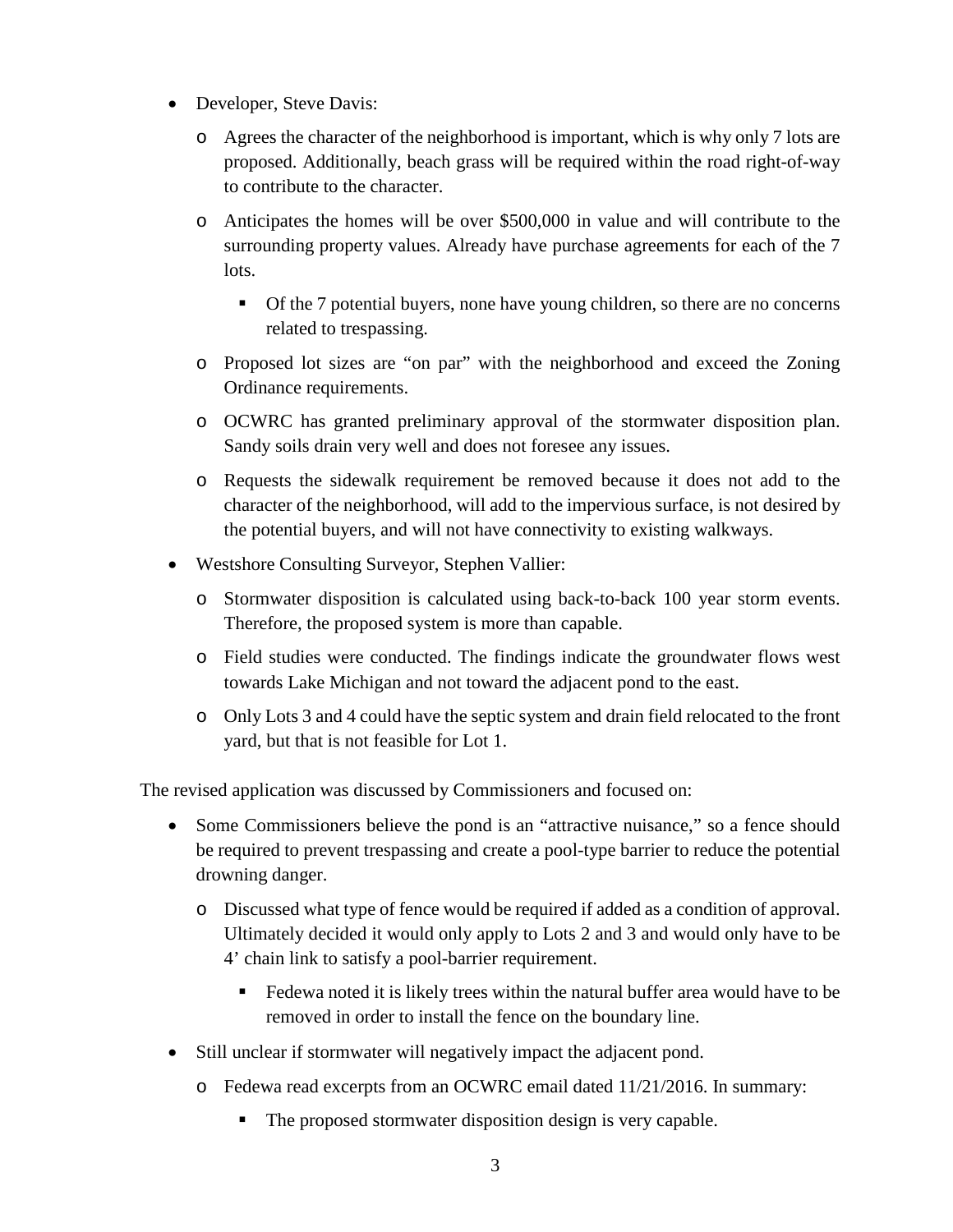- Site plan shows existing contours, not proposed contours. No official block grading plan has been created yet.
- Typical lot grading is anticipated. Front half graded toward street and rear half graded to either mimic existing drainage patterns or to follow a drainage easement.
- Any off-site flow would be the same, or less, in total volume.
- Questioned how an adjacent property owner would mitigate an issue if stormwater trespassed onto their property. Per Attorney Bultje the matter would have to be addressed through homeowner's insurance and/or civil lawsuits.
- Attorney Bultje recommends the Planning Commission add a condition of approval that the developer will enter into a Special Assessment District (SAD) agreement that is applicable if sanitary sewer is extended to that area in the future. Furthermore, recommends the Township be added as a third-party beneficiary in the Master Deed.
- Discussed whether or not sidewalks should still be required:
	- o Typically required for large developments or those that abut existing pathways.
	- o Would increase impervious surface.
	- o Removing the requirement would allow a more natural aesthetic and support the wooded character of the neighborhood.
- If able, all septic systems and drainfields should be located within the front yards for properties on the east side of the development to increase the isolation distance from the adjacent pond.

**Motion** by Robertson, supported by Reenders, to recommend to the Township Board **approval with conditions** of the Brucker Beach Woods Site Condominium development. This is based on the application meeting the requirements and standards set forth by the Grand Haven Charter Township Zoning Ordinance and Master Plan. This action is based upon the findings and other information included in the Planning Commission report. Approval is subject to the following conditions:

- 1. If applicable, incorporate Master Deed restrictions from the Ottawa County Environmental Health Department, Ottawa County Water Resources Commissioner, and Ottawa County Road Commission.
- 2. Approval and compliance with all requirements of the OCRC, OCWRC, and OCEHD. Copies of approvals and permits must be submitted to staff and made part of the file. No building permits shall be issued until all permits have been obtained.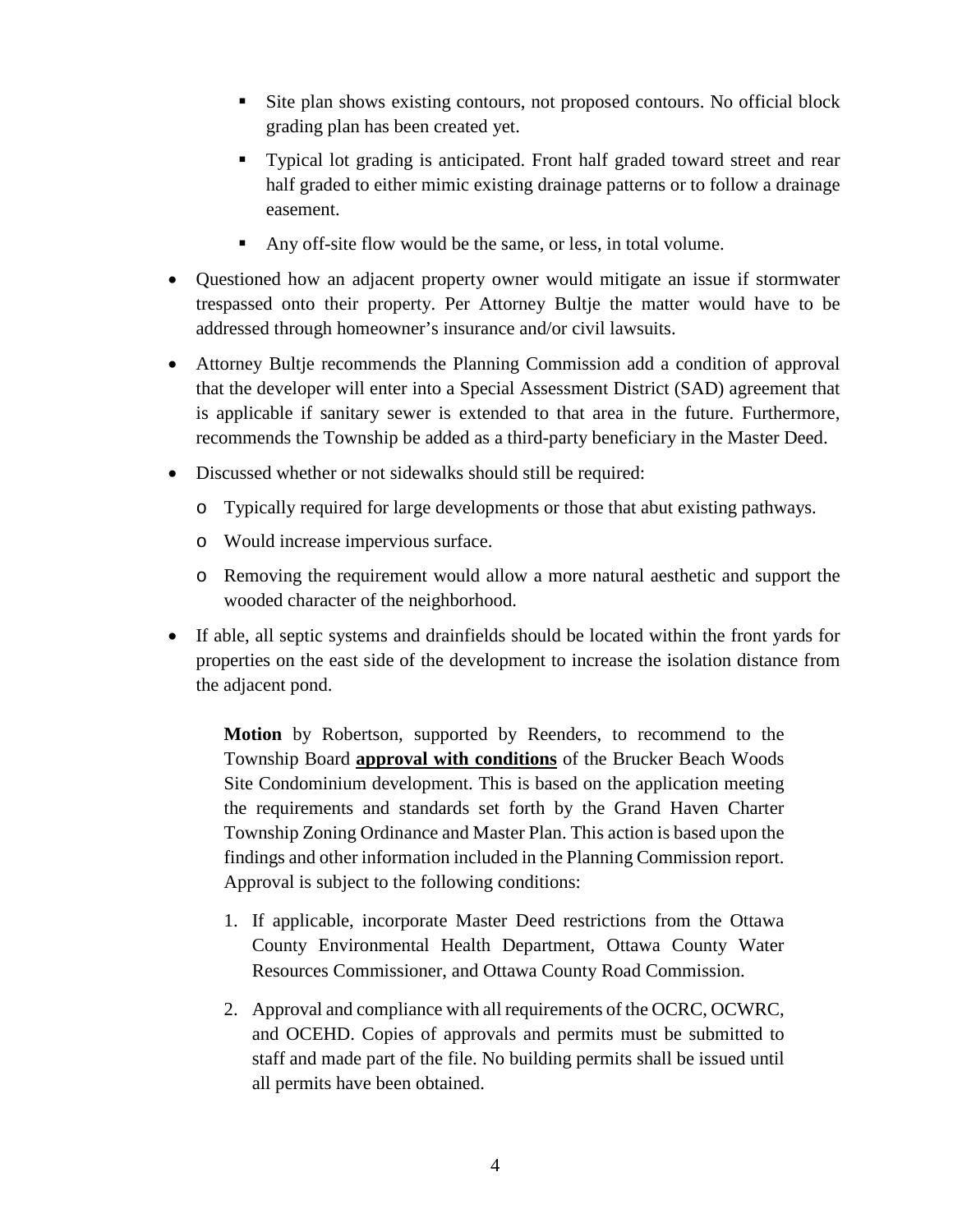- 3. Enter into a Special Assessment Lighting District (SALD) Agreement with the Township. The Agreement and Resolution adopting the SALD shall be reviewed and approved by the Township Board.
- 4. Township Attorney shall review and approve all language within the legal documents including the Master Deed and Condominium Bylaws.
- 5. Township shall be included as a third-party beneficiary within the legal documents including the Master Deed and Condominium Bylaws. The revision shall be reviewed and approved by the Township Attorney.
- 6. Enter into a Special Assessment District Agreement with the Township for the possibility of a future sanitary sewer extension. The Agreement shall be reviewed and approved by the Township Board.
- 7. Remove sidewalks from the development.
- 8. Install a 4 foot tall chain link fence along the rear boundary line of Lots 2 and 3.
- 9. Relocate the septic system and drainfield into, or near, the front yards of Lots 3 and 4.

A roll call vote was conducted:

Ayes: Taylor, Robertson, LaMourie, Wilson, Reenders Nayes: None Absent: Cousins, Chalifoux, Kieft

#### **Which motion carried unanimously.**

#### VIII. NEW BUSINESS

A. Village at Rosy Mound Parallel Plan Determination

Fedewa provided an overview through a memorandum dated November 17<sup>th</sup>.

The request was discussed by Commissioners and focused on:

- Development proposes 253 units.
- Land is master-planned for Medium-High Density Residential PUD, which is to act as a transitional land use between single family dwellings and more intense land uses such as Service Professional, Commercial, and Industrial.
- Questioned if the determination made for this project would remain applicable if this development withdraws and another project is proposed. Concerned about setting a base density that could allow a traditional high density apartment complex.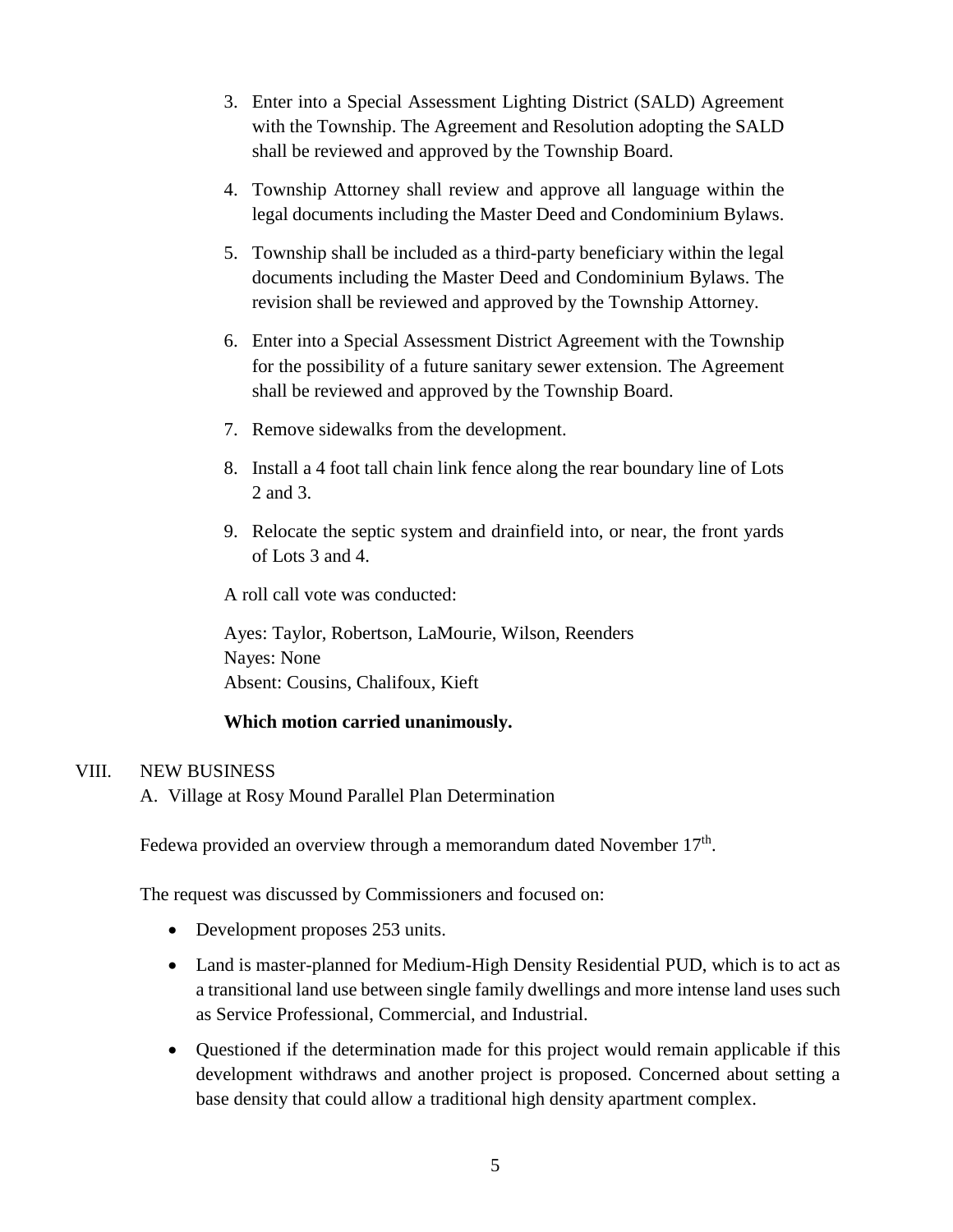- o Fedewa explained the land is zoned Service Professional and master-planned for a density that is less than an apartment complex. Therefore, a traditional apartment complex is not permitted on this property.
- Questioned if a precedence would be set by this determination.
- Discussed difficulty of determining an appropriate district and land use based on the complexity of the project.

**Motion** by Taylor, supported by Robertson, to set the Parallel Plan Equivalent Zoning Map Designation as **R-4 Multiple Family Residential** for the proposed Village at Rosy Mound PUD application. Which establishes a base density of 363 units and maximum PUD density of 519 units.

B. Integrated Assessment – Proposed Ordinance Presentation

Fedewa provided an overview through a memorandum dated November  $17<sup>th</sup>$ .

The project team provided a presentation that identified preliminary options as well as pro's and con's for addressing Dunes and Fire Safety, and Low Impact Development Options.

The Planning Commission confirmed the information that has been compiled is on track with expectations. Fedewa recommended the final presentation and recommendations include specific options that are suitable for the Township particularly as it relates to Low Impact Development.

C. Discussion – Assign GHT email accounts to Planning Commission & ZBA

Fedewa provided an overview through a memorandum dated November  $17<sup>th</sup>$ .

The item was discussed by Commissioners and focused on:

- Discussed do's and don'ts of email communication as it relates to the Open Meetings Act.
- Provided scenarios on when, and how, personal email accounts can be reviewed as it relates to FOIA requests and lawsuits.
- Receptive to the email accounts, but have concerns about remembering to check the account. Particularly because it will not be readily available and will require several steps to log into the system via the Township website.

Planning Commission directed Fedewa to share the concerns with Superintendent Cargo.